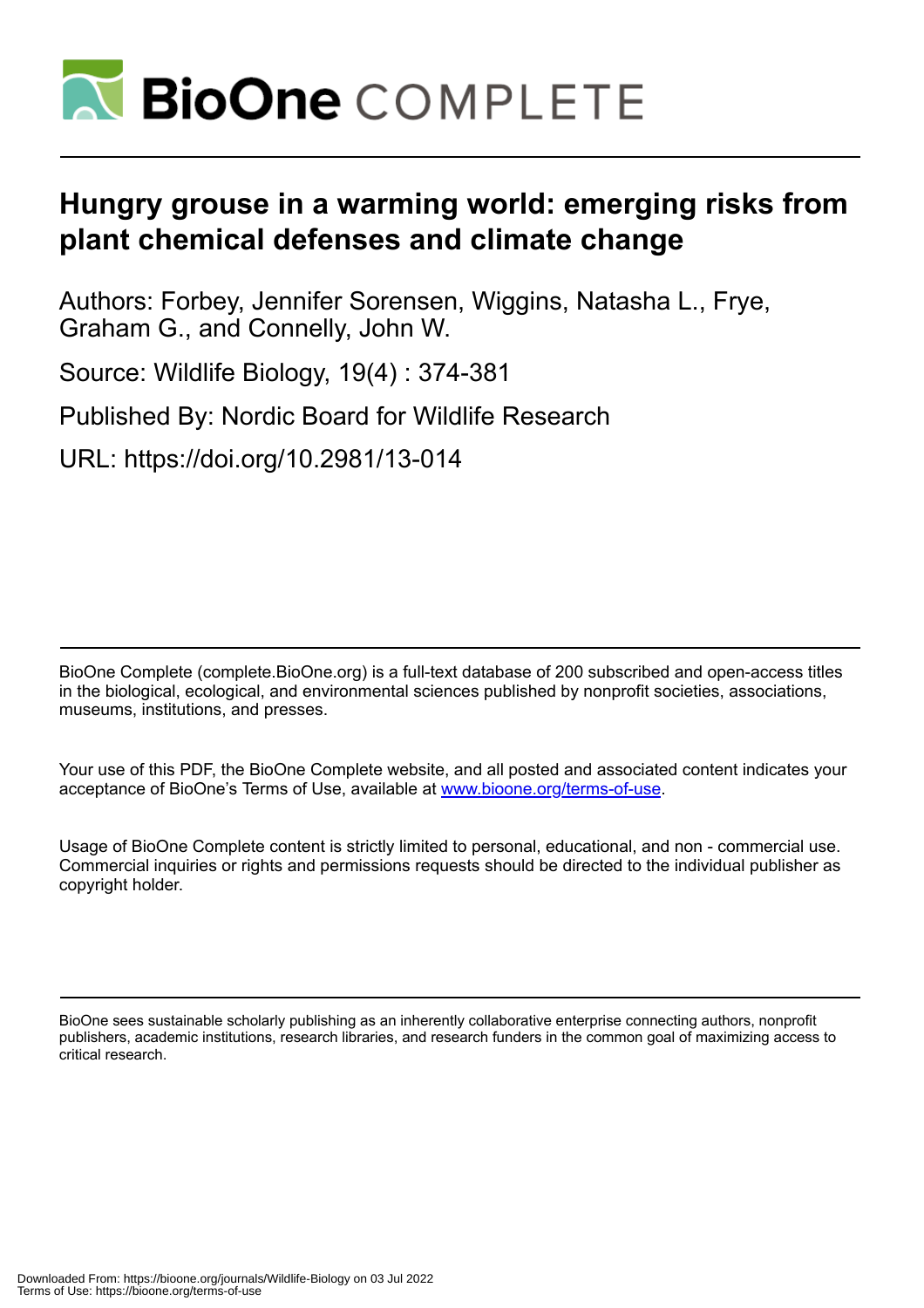# Hungry grouse in a warming world: emerging risks from plant chemical defenses and climate change

Jennifer Sorensen Forbey, Natasha L. Wiggins, Graham G. Frye & John W. Connelly

Conservation and management of habitat is central to the conservation of grouse. Identifying thresholds of biotic and abiotic risks that may reduce habitat quality is therefore a component of habitat management of grouse. We propose that dietary phytochemicals, specifically plant secondary metabolites (PSMs), represent an ecological risk to grouse, which are not often considered in the management of grouse. Most species of grouse consume PSMs, which have negative consequences at some concentration. Moreover, several studies provide evidence that the risks posed by PSMs will likely increase under projected climate change scenarios. We discuss potential risks of PSMs for grouse and propose theoretical models, which can be used to test current and future physiological, behavioural and ecological risks of PSMs. We propose that dose-response thresholds can be used to predict and monitor the synergistic risks of PSMs and climate change for grouse. We further suggest that identifying dose-response thresholds to PSMs is needed in the management of vertebrate herbivores in general.

Key words: climate, diet, grouse, habitat risk, herbivore, plant secondary metabolite

Jennifer Sorensen Forbey, Natasha L. Wiggins & Graham G. Frye\*, Department of Biological Sciences, Boise State University, 1910 University Drive, Boise, Idaho 83725-1515, USA - e-mail addresses: jenniferforbey@boisestate.edu (Jennifer Sorensen Forbey); wigginsn@utas.edu.au (Natasha L. Wiggins); ggfrye@alaska.edu (Graham G. Frye) John W. Connelly, Idaho Department of Fish and Game, 83 West 215 North, Blackfoot, Idaho 83221, USA - e-mail: jcsagegrouse@aol.com

\*Present address: Department of Biology and Wildlife, Institute of Arctic Biology, University of Alaska Fairbanks, Fairbanks, Alaska 99775, USA

Corresponding author: Jennifer Sorensen Forbey

Received 13 April 2013, accepted 3 July 2013

Associate Editor: R.J. Gutiérrez

Habitat loss and degradation of habitat are considered the most important risks to grouse populations globally (Storch 2007). Habitats and associated plant communities have undergone significant changes because of invasion of non-native species, wildfires, development and management practices that reduce the availability of plants (Beck et al. 2012, Keeley & Brennan 2012, Kutt & Kemp 2012). Degraded habitats therefore reduce the availability of food for grouse. Climate change is also predicted to reduce both the availability and palatability of many plants consumed by grouse (Bidart-Bouzat & Imeh-Nathaniel 2008, Revermann et al. 2012). Grouse populations are therefore expected to continue experiencing not only losses in the quantity of food but also increases in chemical defenses (i.e. secondary metabolites) in the remaining available food.

Our objective is to demonstrate that grouse management should include efforts to mitigate the risks of plant secondary metabolites (PSMs). Before management actions can be defined, we must better understand how herbivores respond to the risks of PSMs. Therefore, we propose that the identification and management of the synergistic risks of PSMs and climate change are important in the development of current and future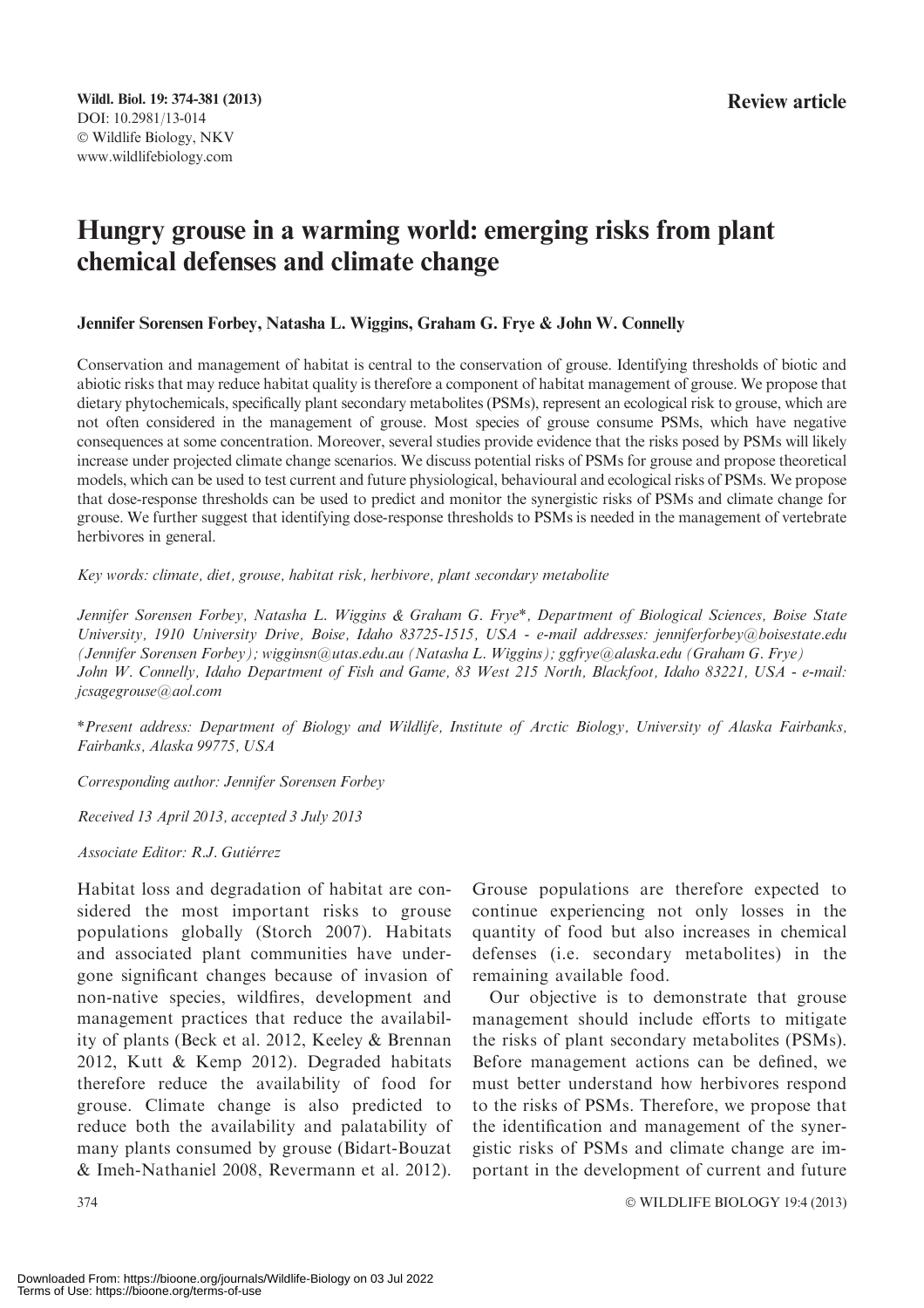management plans for grouse. Our proposal is based on two connected and supported arguments: 1) PSMs create dose-dependent risks for grouse and 2) climate change will increase the risks of PSMs for grouse.

# **Methods**

To provide a scientific basis for our arguments, we performed a literature search using the ISI Web of Knowledge database using the keyword search parameters of climate OR diet AND dose OR plant secondary metabolite OR grouse OR habitat selection OR herbivore from the time frame 1945-2013. From this search, we selected the most relevant articles which presented data showing the physiological, behavioural or ecological consequences of PSMs or climate change on vertebrate herbivores in general and grouse specifically.

## Dose-dependent risks of PSMs

Although necessary to sustain life, plants pose significant dietary challenges to herbivores because of their high fibre content, relatively low nutritional value and potentially toxic PSMs (Forbey et al. 2013). Nutrients and PSMs often interact to determine the relative quality of plants as food for herbivores, and herbivores are unlikely to encounter plants that do not contain PSMs. Although PSMs consumed can be both therapeutic and toxic (Forbey et al. 2009), strong evidence suggests that PSMs are generally avoided by herbivores because they have deleterious (i.e. toxic) consequences (Forbey et al. 2013). PSMs can mechanistically inhibit important enzymatic reactions and interrupt cellular energy production in dose-dependent ways (Forbey et al. 2011). For example, monoterpenes (volatile oils) and phenolics are common constituents of plants which can influence digestibility (Degabriel et al. 2009), compromise water balance (Dearing et al. 2001) and impact acid-base homeostasis (Guglielmo et al. 1996) in vertebrate herbivores.

# Regulation of dose-dependent risks of PSMs

Herbivores have several physiological and behavioural adaptations to regulate the plasma concentrations of PSMs and therefore the dose-dependent consequences of ingested PSMs. Physiological counter defenses (Sorensen & Dearing 2006, Sorensen et al. 2006) and behavioural intake regulation (Torre-

- WILDLIFE BIOLOGY 19:4 (2013) 375

grossa & Dearing 2009) can synergistically act to lower systemic exposure to PSMs.

Several physiological mechanisms act in concert to regulate plasma concentrations of PSMs ingested by herbivores. Limited absorption of ingested PSMs may reduce the maximum plasma concentration of PSMs and is evidenced by the excretion of ingested PSMs unchanged in the faeces of vertebrate herbivores (Sorensen & Dearing 2006). Higher expression and activity of metabolizing enzymes can increase the rate of detoxification of ingested PSMs and allow herbivores to achieve a faster return to a plasma concentration of PSMs below a physiological (toxic) threshold (Sorensen et al. 2006). Compared to mammalian herbivores, the mechanisms that regulate absorption, distribution, metabolism and excretion of ingested PSMs have not been adequately explored in grouse. Moreover, the functional constraints of flight (Dudley & Vermeij 1992) may limit the size and complexity of the digestive tract and liver in grouse which are required to process plants with a high diversity and concentration of PSMs. However, grouse specializing on woody plants that have chemical defenses have larger intestinal tracts than birds that do not (Moss 1983, Sedinger 1997). Similar to mammals, grouse excrete ingested PSMs unchanged in their faeces (Frye 2012, Thacker et al. 2012) and use a variety of detoxification pathways to excrete ingested PSMs (Guglielmo et al. 1996, Liukkonen-Anttila et al. 2003).

Despite evidence that physiological mechanisms can regulate plasma concentration of ingested PSMs, it remains difficult to directly measure the capacity of these mechanisms in any species (McLean et al. 2008). Therefore, researchers typically use behavioural regulation of feeding bouts as an indirect measure of regulation of PSM concentrations in plasma. Behavioural regulation of PSM ingestion is generally defined as a herbivore's ability to modify feeding bout duration (i.e. meal size), feeding bout number (number of meals) and/or inter-bout intervals (time between each meal; Wiggins et al. 2006a, Torregrossa & Dearing 2009; Fig. 1). Smaller feeding bouts reduce the increase in plasma concentrations of PSMs and longer inter-bout intervals provide time for plasma concentrations to decrease prior to the next feeding bout (McLean et al. 2008). Recent empirical evidence in mammalian herbivores demonstrates that in the absence of behavioural and physiological regulation of PSMs, higher concentrations of PSMs will result in higher concentrations of PSMs in plasma (Mclean et al. 2008; see Fig. 1).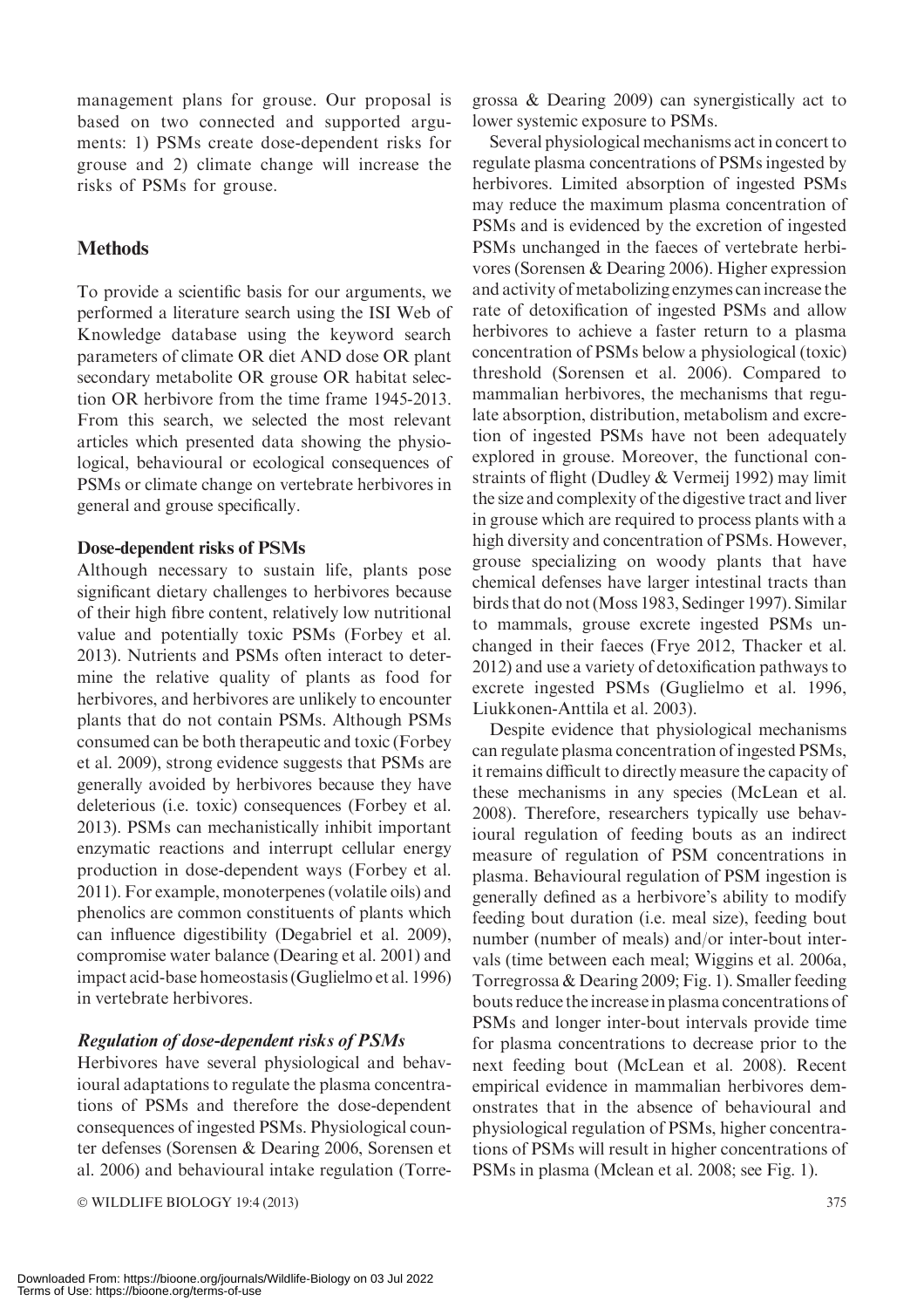

Figure 1. Predicted physiological and behavioural risks of plant secondary metabolites (PSMs) for herbivores, where: A) herbivores regulate plasma PSM concentrations ([PSM]) at or below a physiological threshold (black dashed line) under lower dietary [PSM] (solid black line). We predict that higher [PSM] and lack of physiological or behavioural regulation will result in physiological risks for herbivores, observed as an increase in plasma [PSM] (dashed thick greyline) above a physiological threshold limit; andB) we predict that behavioural intake regulation (excluding physiological adaptations) in response to higher [PSM] (dashed lines) will result in reduced cumulative intake compared to lower [PSM] (solid black line). Figure adapted from (Foley et al. 1999, Wiggins et al. 2006a, Torregrossa & Dearing 2009).

# Regulating plasma concentrations of PSMs can be risky

Although physiological and behavioural mechanisms used by herbivores can regulate plasma concentrations of PSMs, these mechanisms can be costly. For example, mechanisms such as efflux transporters which limit the absorption of ingested PSMs are energetically expensive as they are dependent on adenosine triphosphate (ATP; Sorensen & Dearing 2006). In addition, metabolic costs of transporters and metabolizing enzymes have been demonstrated in herbivores, including grouse (Guglielmo et al. 1996, Sorensen et al. 2005). The physiological mechanisms used to limit systemic concentrations of PSMs can also increase water and energy demands (Dearing et al. 2001, Sorensen et al. 2005).While behavioural regulation of intake may be used to minimize the physiological costs of processing PSMs, it can simultaneously result in an additional cost of reduced intake or increased time allocated to feeding (Wiggins et al. 2006a, Torregrossa & Dearing 2009; see Fig. 1).

Selection of diets with the lowest concentrations of PSMs is an additional behavioural strategy that can reduce plasma concentrations of PSMs. This strategy requires that herbivores can detect and select for PSMs. Grouse may use visual cues to detect PSMs which reflect or absorb different wavelengths of light. For example, the ability to detect near-ultraviolet

(UV) light has been proposed to explain how black grouse Tetrao tetrix detect and select UV-reflecting berries (Siitari & Viitala 2002). In contrast to vision, it has been suggested that birds have lower evolutionary diversity and functionality of olfactory (Zelenitsky et al. 2011) and taste receptors (Davis et al. 2010) compared with mammals. However, mounting evidence demonstrates that birds consuming foods which are patchily distributed, emit volatiles or contain bitter compounds, have evolved a capacity to taste and smell (Davis et al. 2010, Steiger et al. 2010, Amo et al. 2013). For example, the trigeminal nerve is responsible for the detection and reduced intake of coniferyl benzoate (a dominant PSM in quaking aspen Populus termuloides) by European starlings Sturnus vulgaris and may explain regulated intake of that PSM by ruffed grouse Bonasa umbellus (Jakubas & Mason 1991). These studies suggest that grouse may be able to respond to PSMs detected through visual, olfactory or bitter receptors at various spatial scales. In support of their ability to detect PSMs, the plants, patches and habitats selected by free-ranging grouse had lower PSMs than those that were available but not selected by grouse (Remington & Braun 1985, Frye et al. 2013). Experiments have also shown that grouse exposed to higher levels of PSMs in food reduce their intake of food (Jakubas et al. 1993). However, potential trade-offs of habitat, patch or plant selection may include increased movement between patches (Wiggins et al. 2006b), and therefore increased locomotor costs or greater risks of detection of grouse by predators. The restriction of habitats and trade-offs associated with limitations of food quantity or quality can compromise the persistence and growth of grouse populations (Martin 1987). However, the risks of PSMs are not currently monitored for, or considered, when managing grouse.

#### Synergistic risks of PSMs and climate change

We suggest that consideration of PSM risks under an adaptive management framework for grouse management will be particularly important in the future, especially when considering the predicted effects of climate change. Climate change is predicted to result in the shift of currently available habitat for grouse (Revermann et al. 2012, Zurell et al. 2012), and predicted higher temperatures may limit grouse reproduction (Selas et al. 2011). We propose that climate change will create an additional stressor for grouse by exacerbating the risk of PSMs for grouse. First, concentrations of many classes of PSMs con-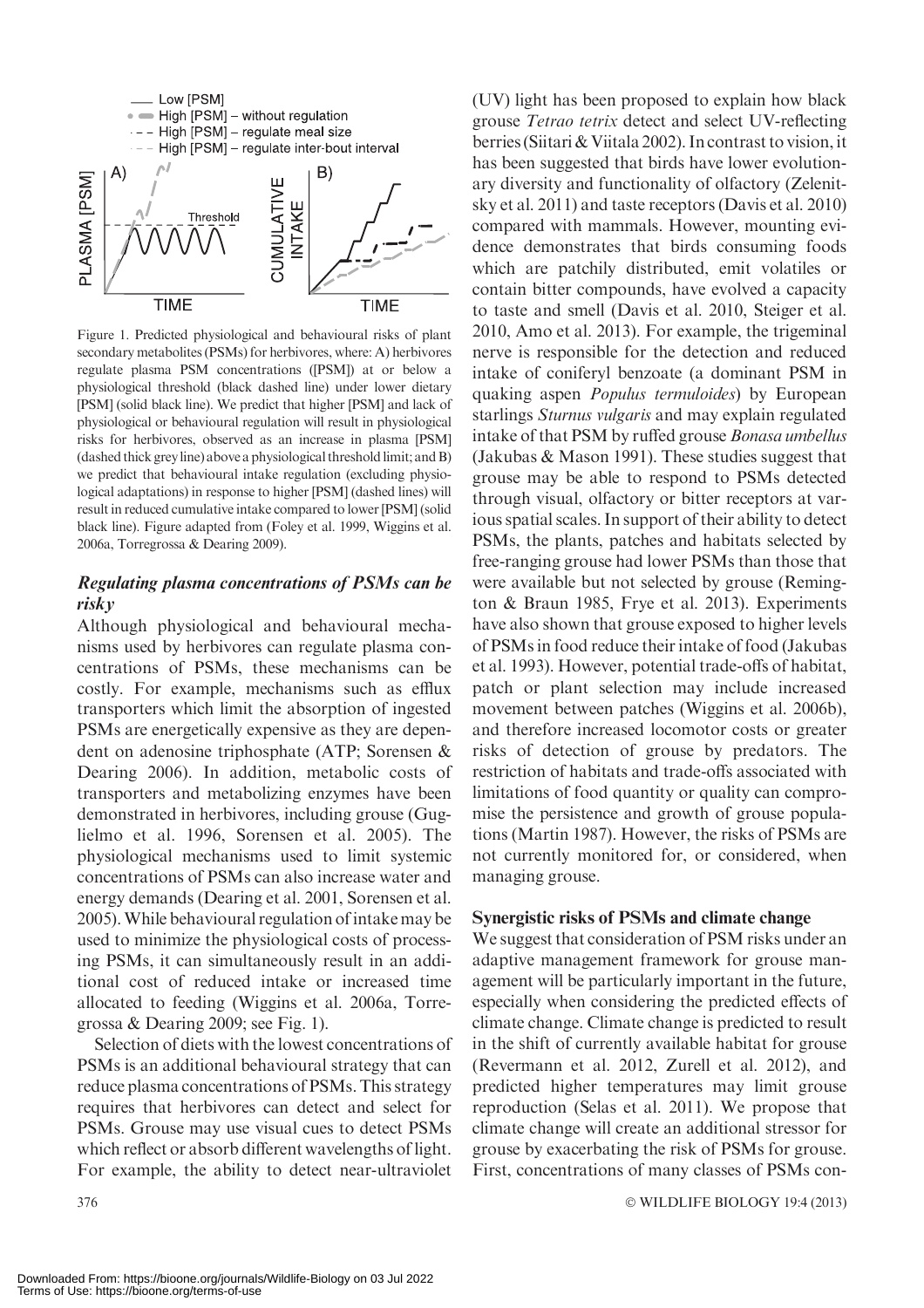

Figure 2.Predicted daily intake of herbivores, where: A) herbivores decrease intake as concentration of plant secondary metabolites ([PSM]) increases at current climate levels (solid black line) and decrease intake even further at higher [PSM] which are predicted under climate change (dashed black line); B) herbivores decrease intake of PSMs at higher temperatures and decrease intake even further under higher temperatures which are predicted under climate change (dashed black line); and C) herbivores decrease intake of PSMs under predicted climate change (dashed black line) compared with current climate conditions (solid black line) when [PSM] and temperature are considered simultaneously.

sumed by grouse, including terpenes, phenolics, tannins, flavonoids and glycosides (e.g. Guglielmo et al. 1996, Iason et al. 2011, Frye et al. 2013), can increase in plants under elevated UV light, temperature and drought (Bidart-Bouzat & Imeh-Nathaniel 2008, Robinson et al. 2012). For example, elevated  $CO<sub>2</sub>$  and temperature can result in increased monoterpene concentrations (Raisanen et al. 2008), and elevated UV radiation can result in increased phenolic concentrations (Lavola et al. 2003) in Scots pine Pinus sylvestris, which are consumed by black grouse. Second, tolerance to PSMs is expected to decrease due to dose-dependent water stress (Dearing et al. 2001), and climate change is predicted to result in increased temperature-dependent toxicity (Fig. 2; Dearing 2012). For example, the whitethroated woodrat Neotoma albigula experienced elevated body temperature and resting metabolic rate when consuming PSMs at increased temperature, which increased the thermoregulatory costs of its diet (Mclister et al. 2004). Thus, limited availability of forage with concentrations of PSMs below toxic thresholds to grouse, and reduced availability of habitats with optimal temperatures, may work synergistically to compromise intake and reduce habitat quality for grouse in the future (see Fig. 2).

#### Predicting and managing grouse responses to PSMs

#### **Challenges**

While researchers have identified several causal foraging consequences of PSMs in captive herbivores, it is not always possible to predict doseresponse thresholds of wild herbivores to PSMs (see Forbey et al. 2013). Certainly, captive feeding trials

© WILDLIFE BIOLOGY 19:4 (2013) 377

using PSM treatments can help assess the concentrations and environmental conditions which elicit feeding responses by herbivores. However, feeding responses observed in studies using single PSMs in artificial diets often miss the synergistic, compensatory and antagonistic interactions among PSMs and nutrients that exist when animals eat plants in nature (Forbey et al. 2013).

#### Estimating thresholds to PSMs

Dose-response thresholds from wild grouse can simultaneously integrate dose-dependent behavioural (i.e. intake regulation and habitat selection), physiological (i.e. mechanisms of tolerance to PSMs) and ecological (i.e. increasing PSM concentration and toxicity under climate change) responses by grouse into a single measure that depicts relative risks of PSMs. Dose-response thresholds can reveal the non-linear relationship between the extent of selection (positive or negative) for a particular habitat feature and the mean concentration (i.e. dose) of PSM in a foraging patch or habitat (Fig. 3). These thresholds can be compared among populations or species consuming diets with the same PSMs to determine relative risks for grouse which may vary in their physiological capacity to process a PSM or are exposed to different temperatures. For example, we modeled threshold concentrations of different PSMs in different species and populations of sagebrush Artemisia spp. to assess the magnitude of plant selection by different populations of greater sagegrouse Centrocercus urophasianus (Frye 2012). We found that a low concentration of the PSM 1,8 cineole in some species of sagebrush was associated with a lack of plant selection by sage-grouse, but when the mean concentration of 1,8-cineole in other species of sagebrush exceeded 25 AUC/100  $\mu$ g/g dry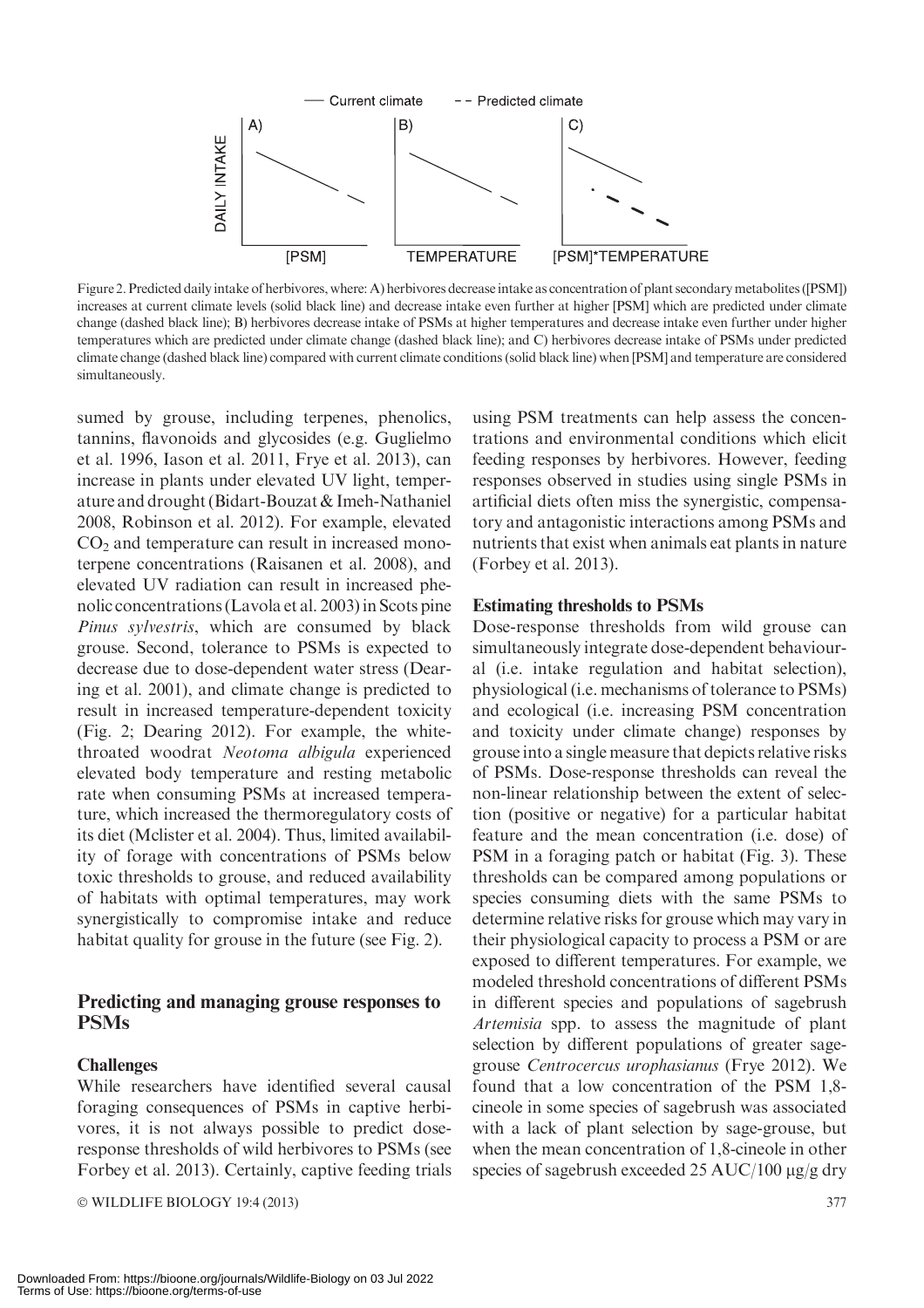

Figure 3. Predicted dose-dependent thresholds for A) relationship between selection for (+) and against (-) plant secondary metabolites (PSMs) by grouse as a function of the mean concentration ([PSM]) of foraging patches or habitats. Positive values on the y-axis indicate a higher [PSM] in plants browsed by grouse than those not browsed by grouse, and indicates a potential therapeutic use of a PSM, whereas negative valuesindicate a higher[PSM]in non-browsed plants, andindicates avoidance of a PSM.The dashed blackline represents a value of 0 on the y-axis, at which point [PSM] is not a factor influencing grouse selection; and B) relationship between grouse fitness response and PSM risks where [PSM]\*Temperature represents an increasing risk associated with [PSM] by temperature interaction under predicted climate change scenarios. Surrogates for grouse fitness may for instance include body condition, movement, clutch size, hatch success, survival and population growth. In both, a hypothetical change in herbivore threshold level for an individual PSM is shown for a grouse under predicted climate change (grey dashed line) and indicates that the potential for therapeutic benefit and tolerance by grouse for a given [PSM] is lower than what they experience under current climate conditions (solid lines).

weight, sage-grouse selected against 1,8-cineole (Frye 2012). As mean concentrations of individual PSMs vary among species and populations within species, estimating dose-response thresholds for PSMs in grouse requires the knowledge of both the composition (i.e. presence) and concentration of PSMs in each plant species.

Like most selection models, identifying thresholds of PSMs which correlate selection with plants, patches or habitats does not demonstrate causal responses to PSMs. Indeed, some PSMs may be used as cues by herbivores for the presence of other more toxic PSMs that are not as readily detected (Lawler et al. 2000). However, comparing dose-response thresholds among PSMs, grouse populations or species and environmental conditions can be used to generate new hypotheses which can be validated in controlled experiments and further verified in the field. For example, selection for a particular PSM concentration could suggest a fitness benefit, rather than a detriment, derived from that PSM under certain climatic or physiological conditions (Forbey et al. 2009; see Fig. 3). Captive herbivores may select PSMs to reduce thermoregulatory costs (Dearing et al. 2008) and the effects of parasites (Villalba et al. 2010). It is therefore plausible that habitats with PSM concentrations below a therapeutic threshold may also negatively impact grouse populations. Comparing thresholds to PSMs among species or populations of herbivores could reveal the relative benefits and risks of PSMs. We emphasize that threshold curves

obtained from field observations should be replicated under controlled conditions where specific PSMs can be individually manipulated to determine the causal relationships between PSMs and grouse responses.

#### Identification of fitness risks of PSMs

To evaluate fitness risks of PSMs to grouse populations for purposes of management, scientists need to identify how the distribution of varying concentrations of PSMs and environmental temperatures synergistically influence grouse fitness parameters. We acknowledge that observations of diet selection provide the primary evidence of the fitness risks of PSMs to grouse (e.g. Frye et al. 2013). Additional controlled feeding trials (e.g. Jakubas et al. 1993) are needed to strengthen the link between PSMs and fitness risks in herbivores. We propose that estimating dose-response thresholds to PSMs can predict how the concentration and distribution of PSMs in and among foraging patches will impact fitness of grouse under climate change scenarios (see Fig. 3).

As fitness risks are difficult to measure in longlived species, it is more informative to use other measured responses and fitness surrogates that may directly or indirectly influenced by PSMs and climate interactions. Intake (e.g. Jakubas et al. 1993, Wiggins et al. 2006a) and body condition indices (e.g. Guglielmo et al. 1996, Shipley et al. 2012) provide useful fitness surrogates in systems for which captive studies are feasible. As browsing by grouse is often easily distinguished from browsing by other species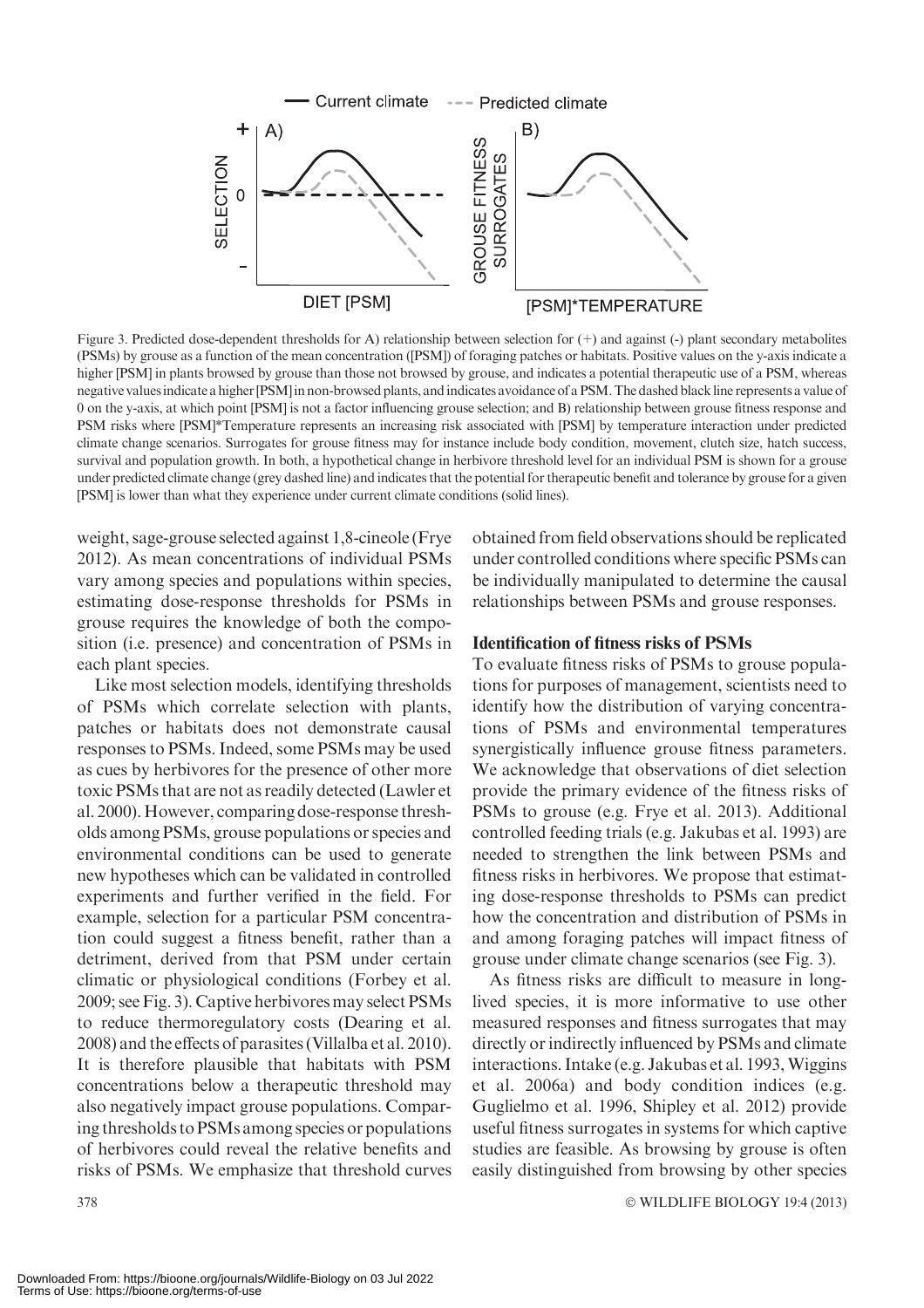(Frye 2012), it is possible to use browsing intensity to estimate the threshold of PSMs that are correlated with grouse feeding intensity. Habitat-selection studies provide informative ecological surrogates for fitness risks in both captive (e.g. Wiggins et al. 2006b) and free-ranging herbivores across multiple spatial scales (e.g. Frye et al. 2013). Many direct fitness parameters and surrogates such as body condition, movement, clutch size, hatch success, survival and population growth are already measured by wildlife managers during routine work, and the thresholds of these responses relative to PSMs and climate change are ripe for study.

## Mapping PSMs at multiple scales

Mapping and monitoring PSM concentrations over time would enable researchers and wildlife managers alike to predict dose-dependent responses of herbivores to PSMs associated with climate change. The historical quantification of PSMs using chemical assays is relatively labour-intensive and costly, requires extensive collection of leaf tissue and is generally not feasible for land managers to conduct. However, recent technological advances in handheld and remote sensing devices have improved the accessibility of techniques to map the distribution and concentration of PSMs within and across habitats. For example, visible to short-wave infrared (VSWIR) and near infrared (NIR) spectrometry can be used to quantify the distribution and concentration of nutrients and PSMs that are reflected in different wavelengths of light (Kokaly et al. 2009). Hyperspectral remote sensing data (HyMap) have been used to quantify profiles of PSMs (Youngentob et al. 2012). Additionally, the electronic nose (Delgado-Rodriguez et al. 2012) and Fourier Transform Infrared Systems (FT-IR; Geron & Arnts 2010) offer new opportunities to monitor volatile PSMs remotely. Recent advances in sensors for nitrogen, phenolics and terpenes on manned and unmanned aerial vehicles make it possible to map the distribution and concentration of PSMs and other phytochemicals across landscapes.

# Grouse management implications

Emerging technologies provide new and powerful tools for the rapid assessment and monitoring of PSMs and climate change across landscapes. Simultaneous monitoring of fitness of herbivores relative to PSM and climate gradients will allow for more

© WILDLIFE BIOLOGY 19:4 (2013) 379

effective conservation and management of grouse habitats. The distribution of PSMs can be integrated with climate data to create maps of the synergistic risks of PSMs and atmospheric temperatures for grouse. To date, PSM and temperature gradients across landscapes have not been linked to maps of habitat use by grouse or other managed herbivores. Such maps, when coupled with known dose-response thresholds, could allow managers to identify areas which have the lowest risks of PSMs for conservation, restoration and reintroduction efforts. We propose that identifying and comparing thresholds to PSMs for different populations and species of grouse under different climates can identify populations that are the most vulnerable to effects of PSMs. The identification of PSM thresholds offers a new management strategy for herbivore populations, and offers additional and testable explanations for changes in herbivore population distributions when other habitat parameters fail to do so.

Acknowledgements - we are grateful to the 12th International Grouse Symposium for an opportunity to present and focus the ideas presented in this manuscript. Specifically, we thank H. Nakamura for hosting this symposium.We also thank L. Cross, T. Ritter, K. Woras, K. Gehlken, S. Agofanov, B. Robb and R. Lowell for assistance with field and laboratory work. We also thank the National Science Foundation GrantDEB-1146194 to Jennifer Sorensen Forbey, the Idaho Department of Fish and Game, Idaho Governor's Office for Species Conservation, Bureau of Land Management, Boise State University and Wilson Ornithological Society for financial support. All animal work was conducted under Boise State University IACUC protocol #006-AC11-003. This is a contribution from Idaho Federal Aid in Wildlife Restoration Project W-160-R.

# **References**

- Amo, L., Jansen, J.J., Van Dam, N.M., Dicke, M. & Visser, M.E. 2013: Birds exploit herbivore-induced plant volatiles to locate herbivorous prey. - Ecology Letters: doi: 10.1111/ ele.12177.
- Beck, J.L., Connelly, J.W. & Wambolt, C.L. 2012: Consequences of treating Wyoming big sagebrush to enhance wildlife habitats. - Rangeland Ecology & Management 65(5): 444-455.
- Bidart-Bouzat, M.G. & Imeh-Nathaniel, A. 2008: Global change effects on plant chemical defenses against insect herbivores. - Journal of Integrative Plant Biology 50(11): 1339-1354.
- Davis, J.K., Lowman, J.J., Thomas, P.J., Ten Hallers, B.F.H., Koriabine, M., Huynh, L.Y., Maney, D.L., De Jong, P.J., Martin, C.L., Thomas, J.W. & Sequencing,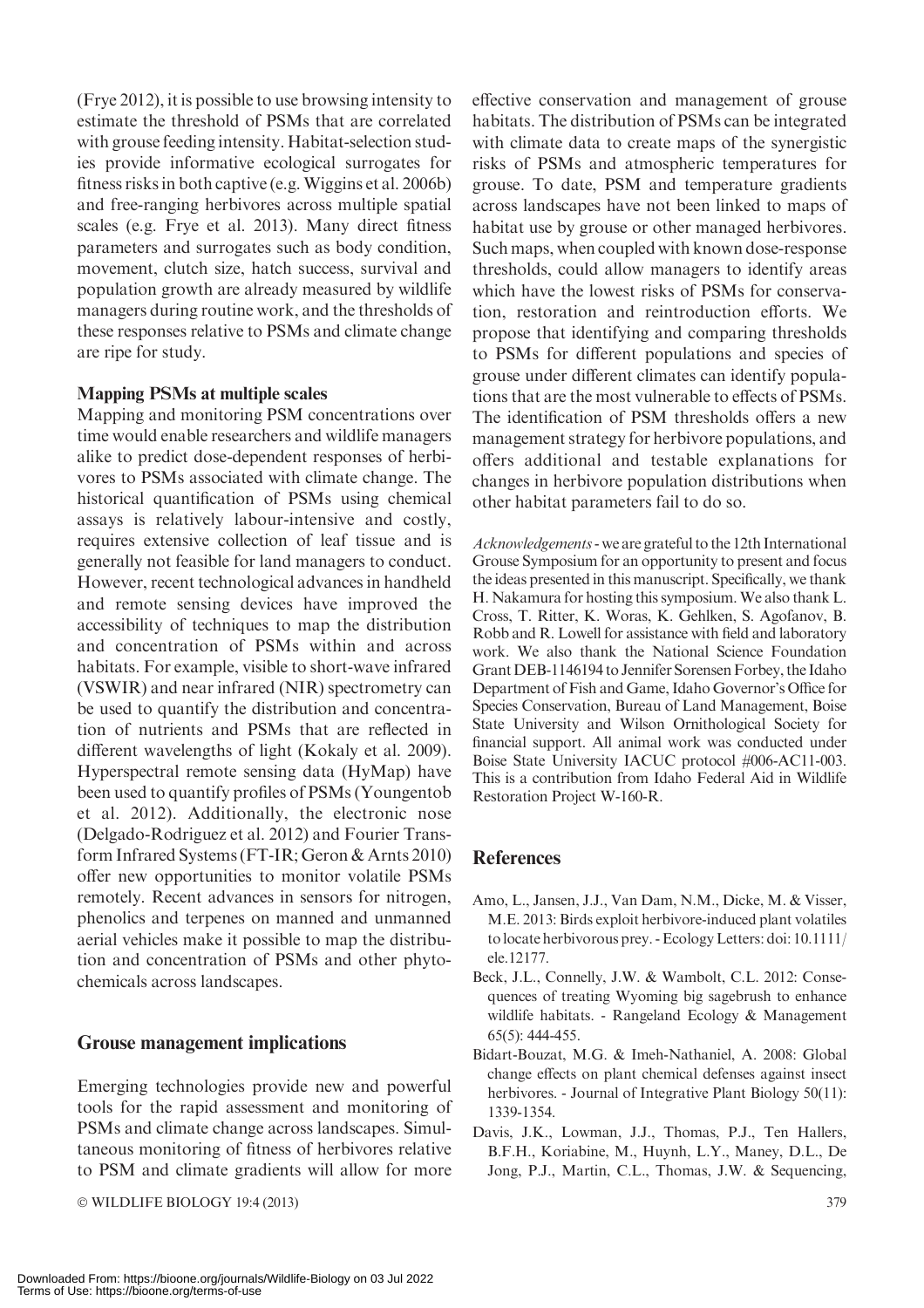N.C. 2010: Evolution of a bitter taste receptor gene cluster in a New World sparrow. - Genome Biology and Evolution 2: 358-370.

Dearing, M.D. 2012: Temperature-dependent toxicity in mammals with implications for herbivores: A review. - Journal of Comparative Physiology B 183(1): 43-50.

Dearing, M.D., Forbey, J.S., Mclister, J.D. & Santos, L. 2008: Ambient temperature influences diet selection and physiology of an herbivorous mammal, Neotoma albigula. - Physiological and Biochemical Zoology 81(6): 891-897.

Dearing, M.D., Mangione, A.M. & Karasov, W.H. 2001: Plant secondary compounds as diuretics: An overlooked consequence. - American Zoologist 41(4): 890-901.

Degabriel, J.L., Moore, B.D., Foley, W.J. & Johnson, C.N. 2009: The effects of plant defensive chemistry on nutrient availability predict reproductive success in a mammal. - Ecology 90(3): 711-719.

Delgado-Rodriguez, M., Ruiz-Montoya, M., Giraldez, I., Lopez, R., Madejon, E. & Diaz, M.J. 2012: Use of electronic nose and GC-MS in detection and monitoring some VOC. - Atmospheric Environment 51: 278-285.

Dudley, R. & Vermeij, G.J. 1992: Do the power requirements of flapping flight constrain folivory in flying animals. - Functional Ecology 6(1): 101-104.

Foley, W., Iason, G. & Mcarthur, C. 1999: Role of plant secondary metabolites in the nutritional ecology of mammalian herbivores - how far have we come in 25 years? - In: Jung, H-J. & Fahey, G. (Eds.); International symposium on the nutrition of herbivores. American Society of Animal Science, Savoy Illinois, pp. 203-274.

Forbey, J.S., Dearing, M.D., Gross, E.M., Orians, C.M., Sotka, E.E. & Foley, W.J. 2013: A pharm-ecological perspective of terrestrial and aquatic plant-herbivore interactions. - Journal of Chemical Ecology 39(4): 465- 480.

Forbey, J.S., Harvey, A.L., Huffman, M.A., Provenza, F.D., Sullivan, R. & Tasdemir, D. 2009: Exploitation of secondary metabolites by animals: A response to homeostatic challenges. - Integrative and Comparative Biology 49(3): 314-328.

Forbey, J.S., Pu, X.Z., Xu, D., Kielland, K. & Bryant, J. 2011: Inhibition of snowshoe hare succinate dehydrogenase activity as a mechanism of deterrence for papyriferic acid in birch. - Journal of Chemical Ecology 37(12): 1285- 1293.

Frye, G.G. 2012: Phytochemical ecology of an avian herbivore, the greater sage-grouse: Implications for behavior, physiology, and conservation. - Boise State University, Boise, Idaho, USA, pp. 45-117.

Frye, G.G., Connelly, J.W., Musil, D.D. & Forbey, J.S. 2013: Phytochemistry predicts habitat selection by an avian herbivore at multiple spatial scales. - Ecology 94(2): 308-314.

Geron, C.D. & Arnts, R.R. 2010: Seasonal monoterpene and sesquiterpene emissions from Pinus taeda and Pinus virginiana. - Atmospheric Environment 44(34): 4240-4251.

Guglielmo, C.G., Karasov, W.H. & Jakubas, W.J. 1996:

Nutritional costs of a plant secondary metabolite explain selective foraging by ruffed grouse. - Ecology 77(4): 1103- 1115.

Iason, G.R., O'reilly-Wapstra, J.M., Brewer, M.J., Summers, R.W. & Moore, B. 2011: Do multiple herbivores maintain chemical diversity of Scots pine monoterpenes? - Philosophical Transactions of the Royal Society B-Biological Sciences 366(1569): 1337-1345.

Jakubas, W.J., Karasov, W.H. & Guglielmo, C.G. 1993: Ruffed grouse tolerance and biotransformation of the plant secondary metabolite coniferyl benzoate. - Condor 95(3): 625-640.

Jakubas, W.J. & Mason, J.R. 1991: Role of avian trigeminal sensory system in detecting coniferyl benzoate, a plant allelochemical. - Journal of Chemical Ecology 17(11): 2213-2221.

Keeley, J.E. & Brennan, T.J. 2012: Fire-driven alien invasion in a fire-adapted ecosystem. - Oecologia 169(4): 1043-1052.

Kokaly, R.F., Asner, G.P., Ollinger, S.V., Martin, M.E. & Wessman, C.A. 2009: Characterizing canopy biochemistry from imaging spectroscopy and its application to ecosystem studies. - Remote Sensing of Environment 113: S78-S91.

Kutt, A.S. & Kemp, J.E. 2012: Native plant diversity in tropical savannas decreases when exotic pasture grass cover increases. - Rangeland Journal 34(2): 183-189.

Lavola, A., Aphalo, P.J., Lahti, M. & Julkunen-Tiitto, R. 2003: Nutrient availability and the effect of increasing UV-B radiation on secondary plant compounds in Scots pine. - Environmental and Experimental Botany 49(1): 49-60.

Lawler, I.R., Foley, W.J. & Eschler, B.M. 2000: Foliar concentration of a single toxin creates habitat patchiness for a marsupial folivore. - Ecology 81(5): 1327-1338.

Liukkonen-Anttila, T., Honkanen, H., Peltokangas, P., Pelkonen, A. & Hohtola, E. 2003: Cytochrome P450 enzyme activity in five herbivorous, non-passerine bird species. - Comparative Biochemistry and Physiology C-Toxicology & Pharmacology 134(1): 69-77.

Martin, T.E. 1987: Food as a limit on breeding birds - a lifehistory perspective. - Annual Review of Ecology and Systematics 18: 453-487.

Mclean, S., Brandon, S., Boyle, R.R. & Wiggins, N.L. 2008: Development of tolerance to the dietary plant secondary metabolite 1,8-cineole by the brushtail possum (Trichosurus vulpecula). - Journal of Chemical Ecology 34(5): 672- 680.

Mclister, J.D., Sorensen, J.S. & Dearing, M.D. 2004: Effects of consumption of juniper (Juniperus monosperma) on cost of thermoregulation in the woodrats Neotoma albigula and Neotoma stephensi at different acclimation temperatures. - Physiological and Biochemical Zoology 77(2): 305-312.

Moss, R. 1983: Gut size, body-weight, and digestion of winter foods by grouse and ptarmigan. - Condor 85(2): 185-193.

Raisanen, T., Ryyppo, A. & Kellomaki, S. 2008: Effects of elevated  $CO<sub>2</sub>$  and temperature on monoterpene emission

 $380$   $\heartsuit$ WILDLIFE BIOLOGY 19:4 (2013)